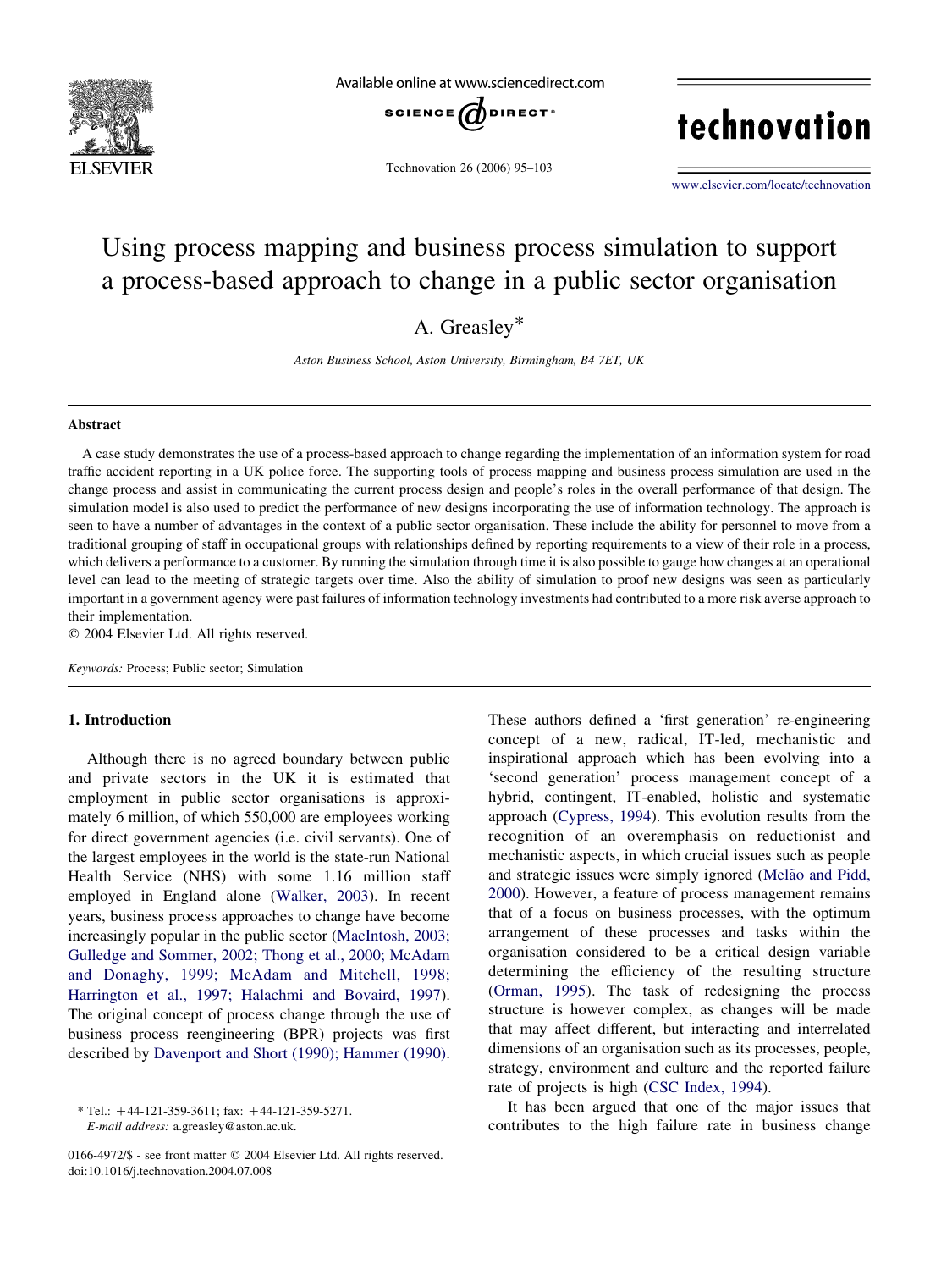projects is a lack of tools for evaluating the effects of design solutions before implementation ([Paolucci et al., 1997;](#page--1-0) [Tumay, 1996](#page--1-0)). Without this ability mistakes brought by change can only be recognised once the redesigned processes have been implemented, when it is usually difficult and costly to correct a wrong decision. The risk of this occurring may be leading to less than radical design changes, or even simply automation of current process designs which is unlikely to maximise the benefit of investments in information technology. In relation to business processes in local government [Kloot and Martin](#page--1-0) [\(2000\)](#page--1-0) state that the lack of information on processes and the effect of process change on costs means that managers are uncertain about how to proceed when the effects of change cannot be estimated. In order to reduce the risk in the implementation of change projects [Meel and Sol \(1996\)](#page--1-0) advocate the development of computer-based models of business processes to support the process of experimentation with alternative business structures. [Bal \(1998\)](#page--1-0) also highlights the support process analysis tools can provide in the analysis of the current process design. These include achieving a full understanding of the process to be redesigned and creating a shared vision and understanding of the current process design among the redesign team. [Haque et al. \(2003\)](#page--1-0) show the use of a process modelling tool for analysis at both a high level process and project management level and at an operational and detailed process level.

A study is presented based on a process-based redesign of a road traffic accident (RTA) reporting system based within a UK police force. The study will examine a processbased approach to change in the context of a public sector organisation using the supporting tools of process mapping and business process simulation. The technique of process mapping involves interviewing personnel and observation of the relevant process that provides information, which is used to draw a process map. The analysis shows the interrelationships between activities and identifies the elements and roles involved in process execution. [Harring](#page--1-0)[ton \(1991\)](#page--1-0) outlines a number of mapping and flowcharting techniques. Business process simulation ([Tumay, 1996](#page--1-0)) is seen as a way of analysing dynamic systems that exhibit variability and has been traditionally used in a manufacturing context, but it is increasingly used in service and public sector organisations. Some examples of use are [Levine and](#page--1-0) [Aurand \(1994\)](#page--1-0) who describe the use of simulation to analyse an automated workflow system of an administration process, [Greasley \(2000\)](#page--1-0) who describes the use of simulation to analyse a custody of prisoner process, [Verma et al. \(2000\)](#page--1-0) who describe its use in redesigning check-processing operations and [Hays and Bebbington](#page--1-0) [\(2000\)](#page--1-0) who describe its use in a government agency overseeing film and literature classification. However, the use of BPS in general is low, with a UK survey of current or past users who had been trained in the technique giving a usage rate of 21% across industry and 22% in public sector organisations (Melão and Pidd, 2003).

### 2. Methodology

A case-based research methodology was chosen with the aim to provide an example of practice and test the proposition that the supporting tools of process mapping and business process simulation can improve the success of a process-based approach to change in the context of a public sector organisation. Although, a single-site study has obvious limitations with respect to the generalisability of the findings, the case is not aimed at being representative, but rather exemplary, thus the researcher does not need to assume that what is observed is truly representative of all similar situations ([Stuart et al., 2002](#page--1-0)). In this example a regional police force in the UK shows many of the attributes of many public sector organisations in its structure and reporting relationships, and the involvement of a number of stakeholders in determining strategic targets and operational rules. Collection of data such as process durations, task allocations and process relationships for the study was undertaken by the author and employees of the organisation in order to construct the process maps and simulation used in the analysis of the process designs. These tools thus provided a way of achieving an understanding about the current and future potential design of organisational processes without the risk of disruption to the real system itself.

#### 3. The road traffic accident case study

A case study is presented of a proposed process change initiative to a police RTA reporting system. Two aspects of performance of the RTA system require particular attention. The need to speed process execution is seen as essential to provide a faster and more efficient service to vehicle drivers. In particular there is a need to provide UK government agencies, such as the Department for Transport, with accident statistics within a 4-week time period. The second aspect of performance, which requires improvement is the need to reduce the relatively high staffing cost associated with the process. The total cost of traffic police staff is relatively high as their on-costs need to include the purchase and maintenance of a police patrol vehicle. There is also a need for extensive administrative support at locations across the area covered by the police force. The current and proposed process designs for actions leading from a RTA will now be discussed.

### 3.1. The current road traffic accident reporting system

The current process at the selected constabulary for the reporting and recording of accidents involves a police